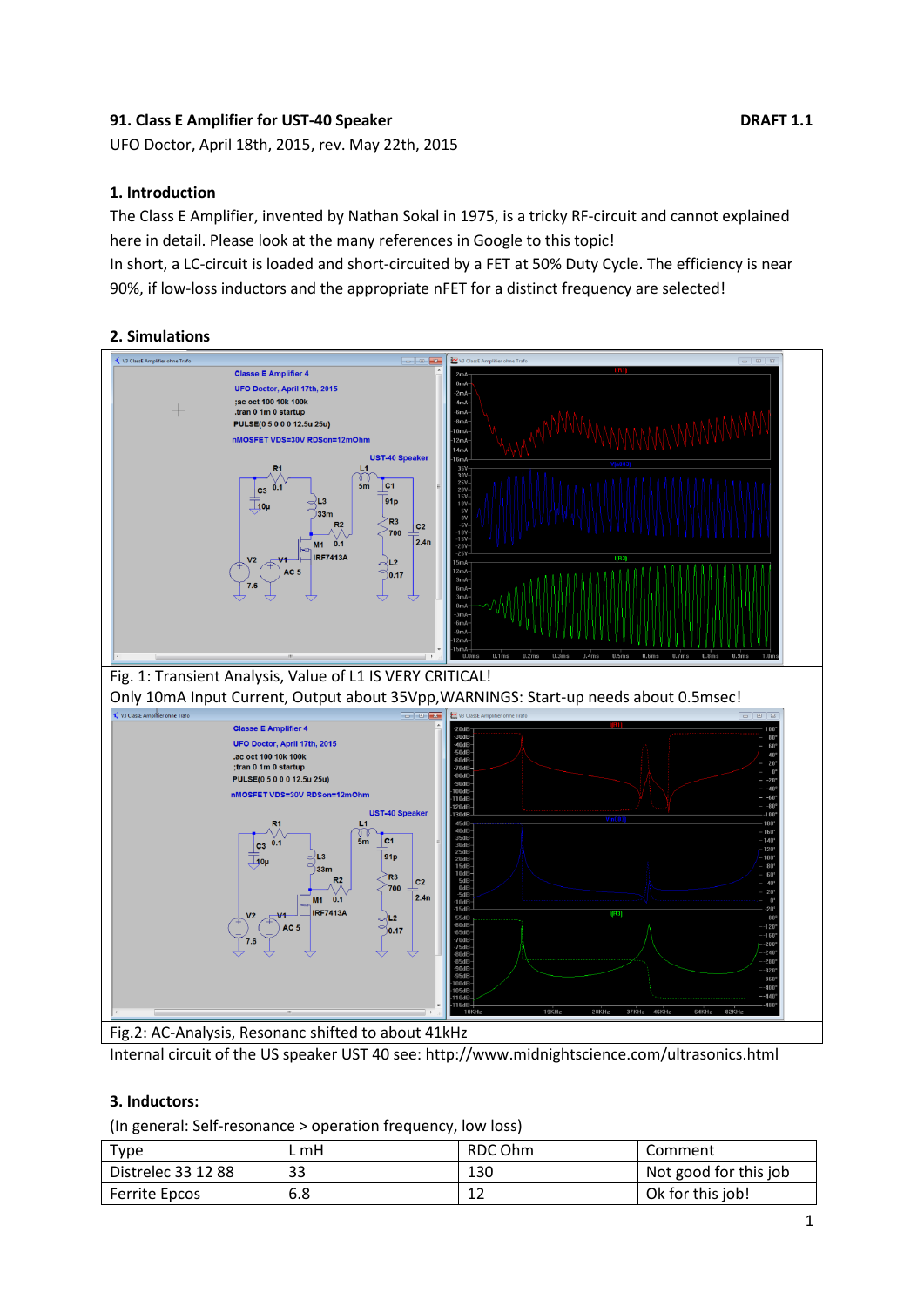## **4. Experiments**

### **4.1. Preliminary Experiment**

Supply 7.4V, 1 Ohm Shunt in GND line for supply current monitoring

| nMOSFET     | mH<br>◡  | . mH<br>노         | Average DC mA   | Out Vpp |
|-------------|----------|-------------------|-----------------|---------|
| BSH1052.215 | റ<br>ხ.გ | $\sqrt{2}$<br>o.o | $\epsilon$<br>ᆚ | 89      |



Comment:

- The maximum amplitude appears not at 40kHz, but at about 41.5kHz. Please ask me not why!

#### **4. 2 Experiments with various nMOSFETs**

| nMOSFET      | $L3$ mH      | $L1$ mH | Average DC mA | Out Vpp |
|--------------|--------------|---------|---------------|---------|
| <b>BS898</b> | 2x6.8 Serial | 6.8     |               | 81      |
| <b>BS170</b> | 2x6.8 Serial | 6.8     | b             | 70      |
| <b>BS170</b> | 1x6.8        | 6.8     |               |         |
| <b>BS295</b> | 1x6.8        | 6.8     | Ō             | 83      |
| BSH1052.215  | 1x6.8        | 6.8     | 14            | 96      |

Table 1: Data with various nMOSFETs, Supply 7.4V

Comment:

At this very low frequency of 40kHz almost any nFET or nMOSFET can be applied!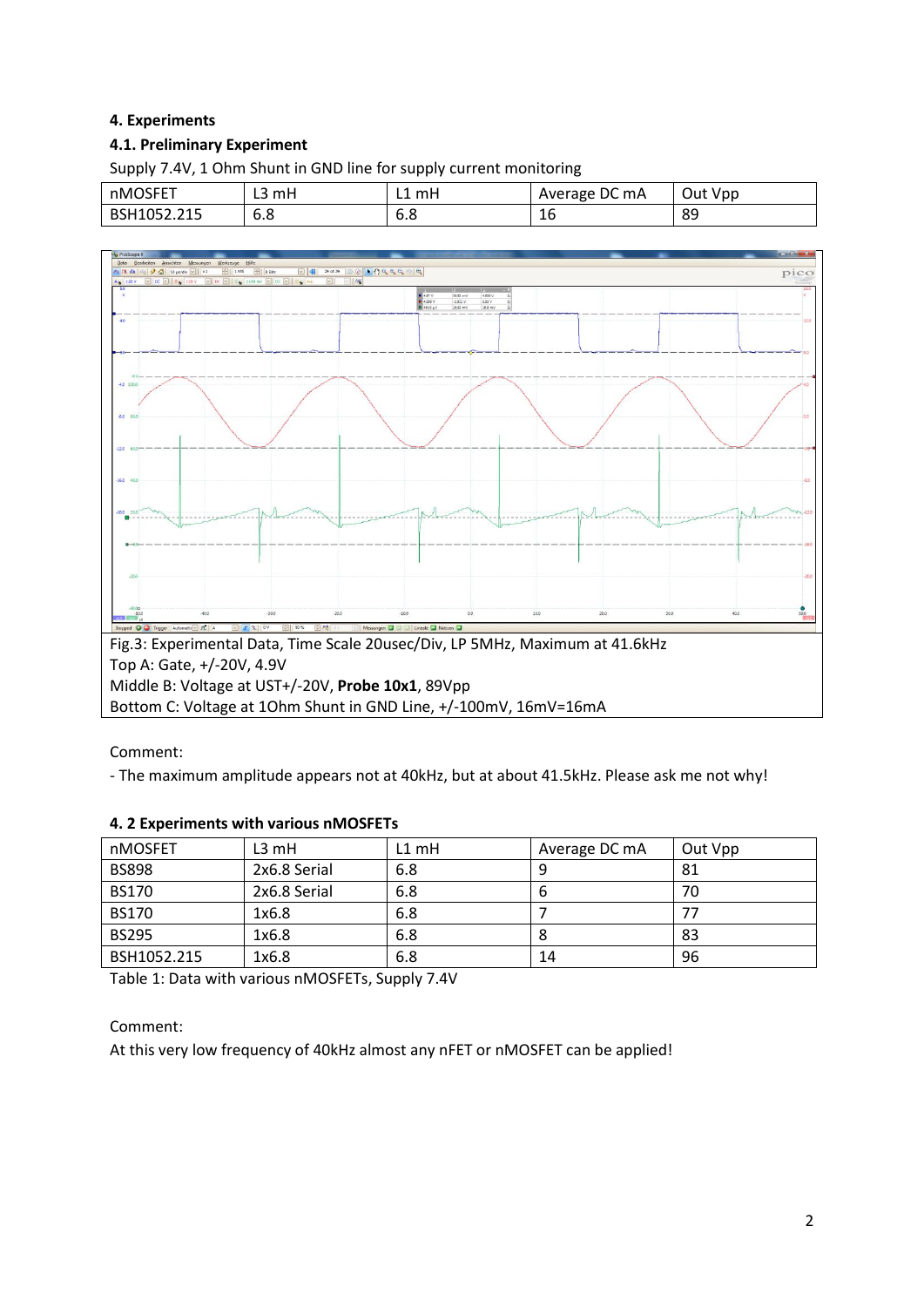# **5. Comparison with standard +/-5V UST Drive and Class E Amplifier**

# **5.1. With +/-5V at UST Speaker**



Bottom D: Received US Signal, distance 0.3m, not inline, +/-100mV: 9.8mV